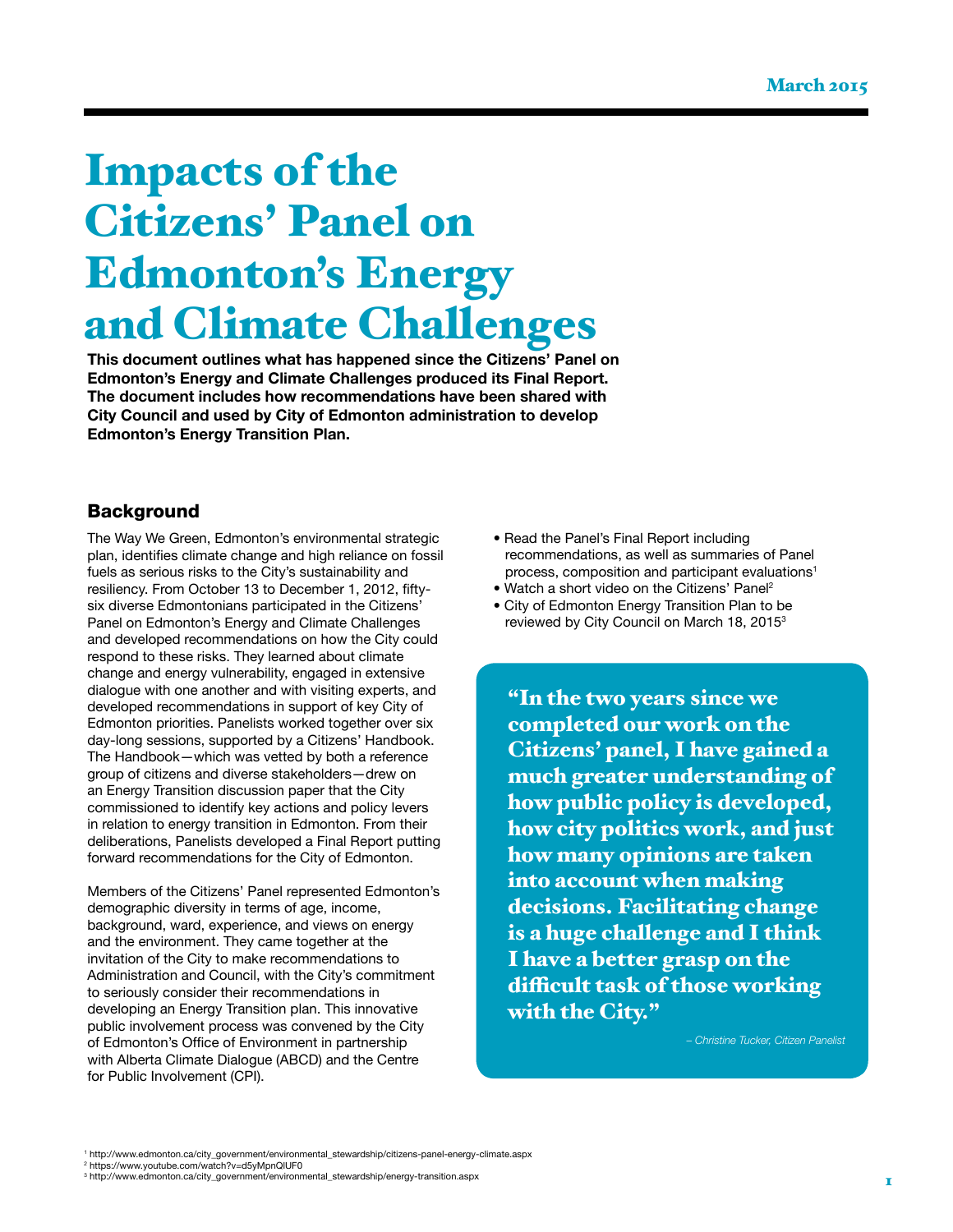#### Citizens' Panel Timeline



"Partaking in this process has shown me that if I want to effect change in Edmonton, I as well as other citizens must be active participants in providing a course for the city to follow.

I am proud of what we did and the outcomes that resulted from our efforts, we have given the city a decisive direction in which to move forward. It is my hope that council will see our intentions, follow through and implement them to set a path for Edmonton's future."

– Scott Hannah, Citizen Panelist

" It has been very gratifying to hear that strong commitments (regarding CO2 emissions) are being made by the city which I believe may not have been had we not participated. I feel like I was able to help make a difference, and that my input was valued all the way to the top. Now I am excited to see the progress that happens, and I hope it is much better than the last 20 years! "

– Leon Milner, Citizen Panelist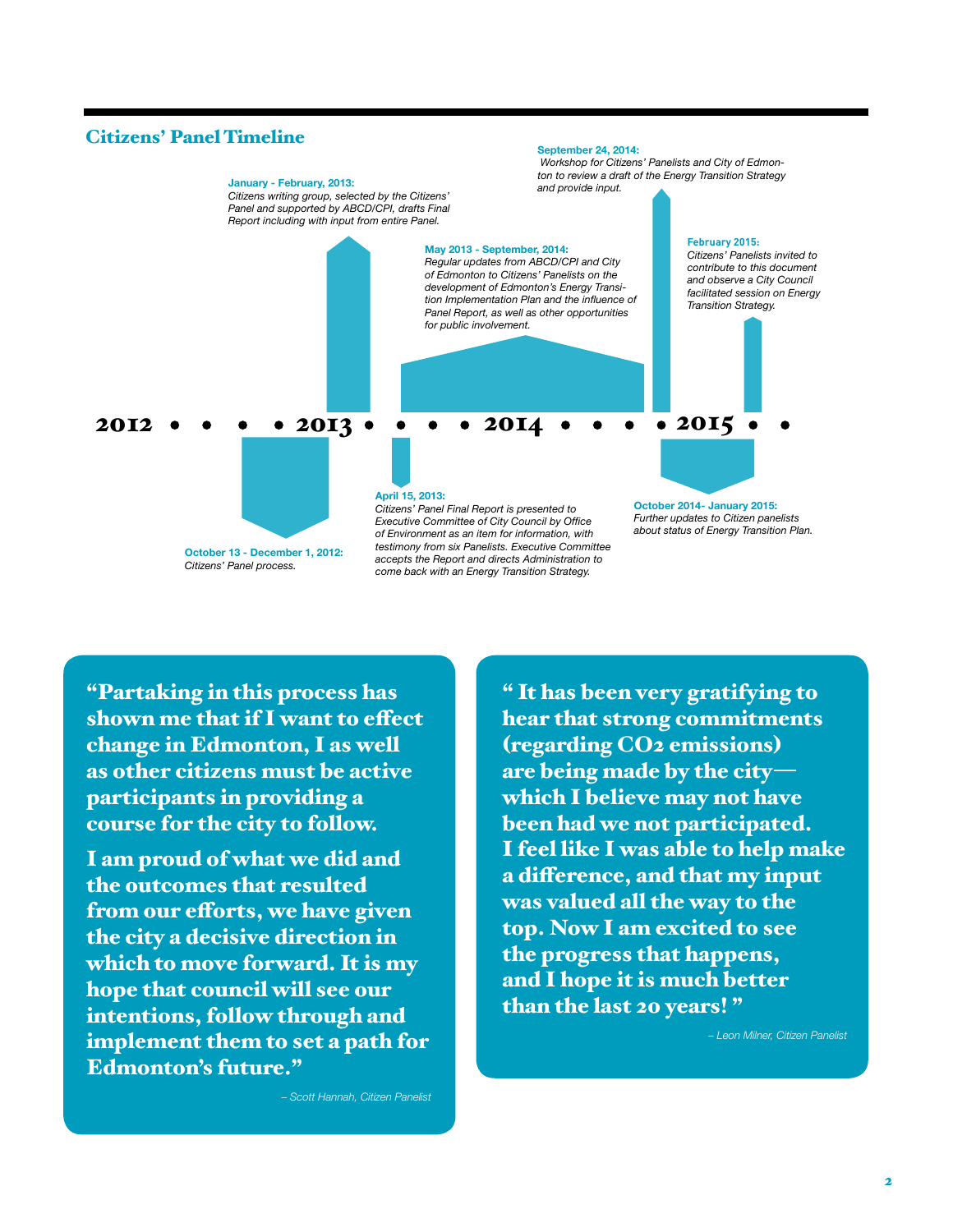## What influence has the Panel had?

The Citizen Panelists, in their final report, made clear that they wanted their recommendations to influence City decisions. In a section of the Report (page 4) headed "What we hope City administration and City Council will do with our recommendations" the Panelists wrote:

 Our recommendations provide a clear and reliable representation to you as decision- makers of what Edmonton as a whole would want if every citizen could be given the time, support, exposure to diverse perspectives, and balanced information needed to reach an informed conclusion. For all of these reasons:

- We expect City Administration to take our recommendations seriously as it develops an Energy Transition Plan. In the process, we hope to be told publicly which recommendations have been adopted, which have not, and why. Understanding how our recommendations are used builds both the accountability of the involvement process and our capacities as citizens. We appreciate that the Office of Environment has committed itself explicitly to these things in recruiting us to the Citizens' Panel and during the Panel.
- We expect City Council to take our recommendations seriously as it makes decisions about energy transition issues, and we hope that Councillors will speak explicitly about which of our recommendations are being adopted, which are not being adopted, and why.
- We request a chance to speak to the process and reasoning of the Citizens' Panel to Council when it considers our recommendations.

 Although we come from all walks of life and have very different personal values and priorities, we have developed a shared understanding that Edmonton must address the energy and climate challenges we face with an unprecedented sense of intensity and urgency. The time to act is now.

Both Mayor Iveson and Jim Andrais (the civil servant responsible for developing the Energy Transition Strategy) identify the Panel's support for a low carbon pathway for Edmonton as crucial:

"I would argue that every plan that has ever been developed by a government organization has consulted in some form with citizens. The question really is: what is the quality of that consultation and can you lean on it? I love the fact that the methodology that is behind the panel is the best I've seen. And I would say pretty much as good as

it gets in terms of constructing a group of citizens who can help policy makers make decisions."

> – Jim Andrais, Program Manager, Environmental Policy, Urban Planning & Environment, City of Edmonton

"I think one thing that does give us security as politicians is knowing that when you put a diverse group of Edmontonians in a room, you give them the facts, you give them a chance to talk about it, they will tell you with a remarkable degree of consensus that we ought to be doing something different."

– Don Iveson, Mayor of City of Edmonton

The City of Edmonton's Energy Transition Strategy<sup>4</sup> overlaps extensively with the Citizens' Panel's recommendations. One reason is that, like the Citizens' Panel's deliberations, the Energy Transition Strategy draws heavily on the Discussion Paper commissioned by the City as Stage 1 of the Energy Transition Strategy process. The recommendations of the Discussion Paper were thoroughly vetted through the Citizens' Panel's deliberations, and the Energy Transition Strategy draws explicitly on the Panel's work in two ways:

First, the Strategy incorporates particular concerns raised in the Final Report of the Citizens' Panel, especially those highlighted as "Guiding Principles"—these are included in the Strategy as Strategic Action 10.

Second, in the draft Strategy itself, in how the Strategy is being framed as it goes to Council, and in many other communications, the City bases the democratic legitimacy of this complex and ambitious strategy on the fact that its key elements were strongly supported by the Citizens' Panel.

- In the Strategy, the Panel and its recommendations are described in detail in Phase 2 of the Development Process.
- Part 3 of the Strategy describes eleven strategic actions. The following is an excerpt:

 The City of Edmonton will apply the advice of the Citizens' Panel on Edmonton's Energy and Climate Challenges: (a) weighing the costs and benefits of each energy transition action, (b) using public and transparent decision making processes so that citizens are confident that energy transition decisions serve the public good,